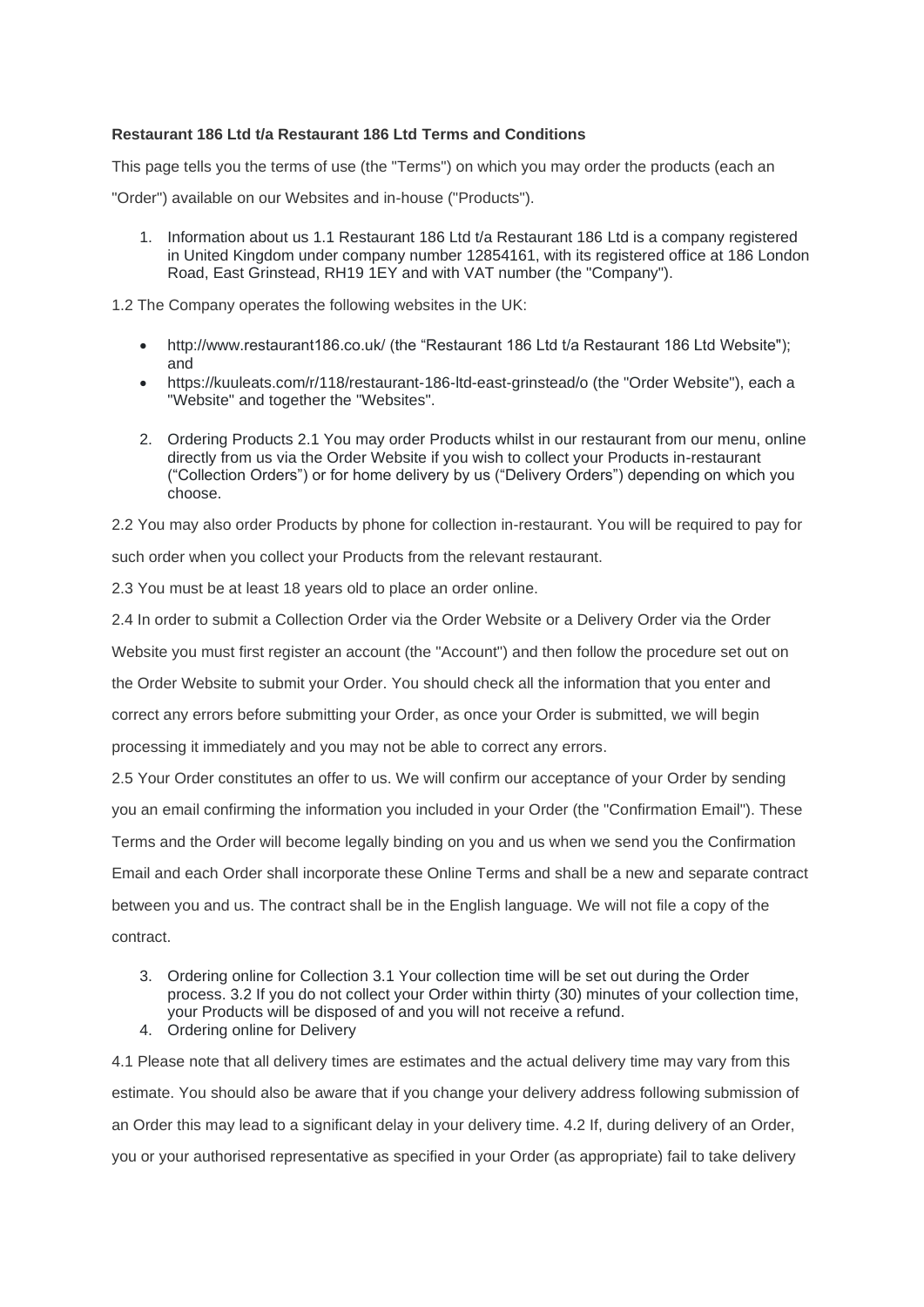of the Products within five (5) minutes of our delivery driver's arrival (other than due to our material breach of these Terms): 4.2.1 the delivery shall be aborted; and 4.2.2 you will not receive a refund for your Order.

4.3 You shall be responsible for:

4.3.1 ensuring that we and/or our contractors have such access and parking facilities as may be

reasonably required to carry out the Order; 4.3.2 ensuring that either you or your authorised

representative (as specified in the Order) are present to

take delivery of the Products at the delivery place specified in your Order; and 4.3.3 providing us with

your up-to-date contact details in your Account and/or Order. 4.4 If your payment is not authorised,

your Delivery Order will not be sent through to the restaurant or fulfilled.

- 5. Payment 5.1 The prices for the Products and (if applicable) for delivery are set out on our Websites and are inclusive of VAT. Please note that, for delivery, if your Delivery Order is below a minimum value then an additional charge, as set out on the Order Website during the ordering process, may also apply. 5.2 It is always possible that, despite our best efforts, some of the Products may be incorrectly priced. We will normally check prices before accepting your Order so that, where a Product's correct price at the time of your Order is less than our stated price at that time, we will charge the lower amount. If the Product's correct price at the time of your Order is higher than the price stated to you, we will contact you for your instructions before we accept your Order. If we accept and process your Order where a pricing error is obvious and unmistakable and could reasonably have been recognised by you as a mispricing, we may end the contract and refund you any sums you have paid. 5.3 If your payment for online orders is not authorised, your Order will not be sent through to the restaurant or fulfilled. 5.4 Discounts or promotions are currently not available when ordering on the Order Website.
- 6. Cancellation and refunds

6.1 Please note that you do not have a right to cancel any contract for Products under the Consumer

Contracts (Information, Cancellation and Additional Charges) Regulation 2013. 6.2 However, you may request that your Order is cancelled or changed after it has been submitted, but this will only be possible for:

Eat in orders - before the kitchen has received the Order. This can be done by speaking directly to a member of staff

Online orders - before the restaurant has received the Order. This can be done by contacting our restaurant directly on the main phone number. No refund will be permissible if the attempt to cancel is made after the restaurant has received the Order. 6.3 If you cancel or change your Order, your original payment will still be processed. Where you are eligible for a refund, you can obtain this by contacting our restaurant directly on the main phone number listed on our website. We will process refunds within ten (10) working days.

7. Other refunds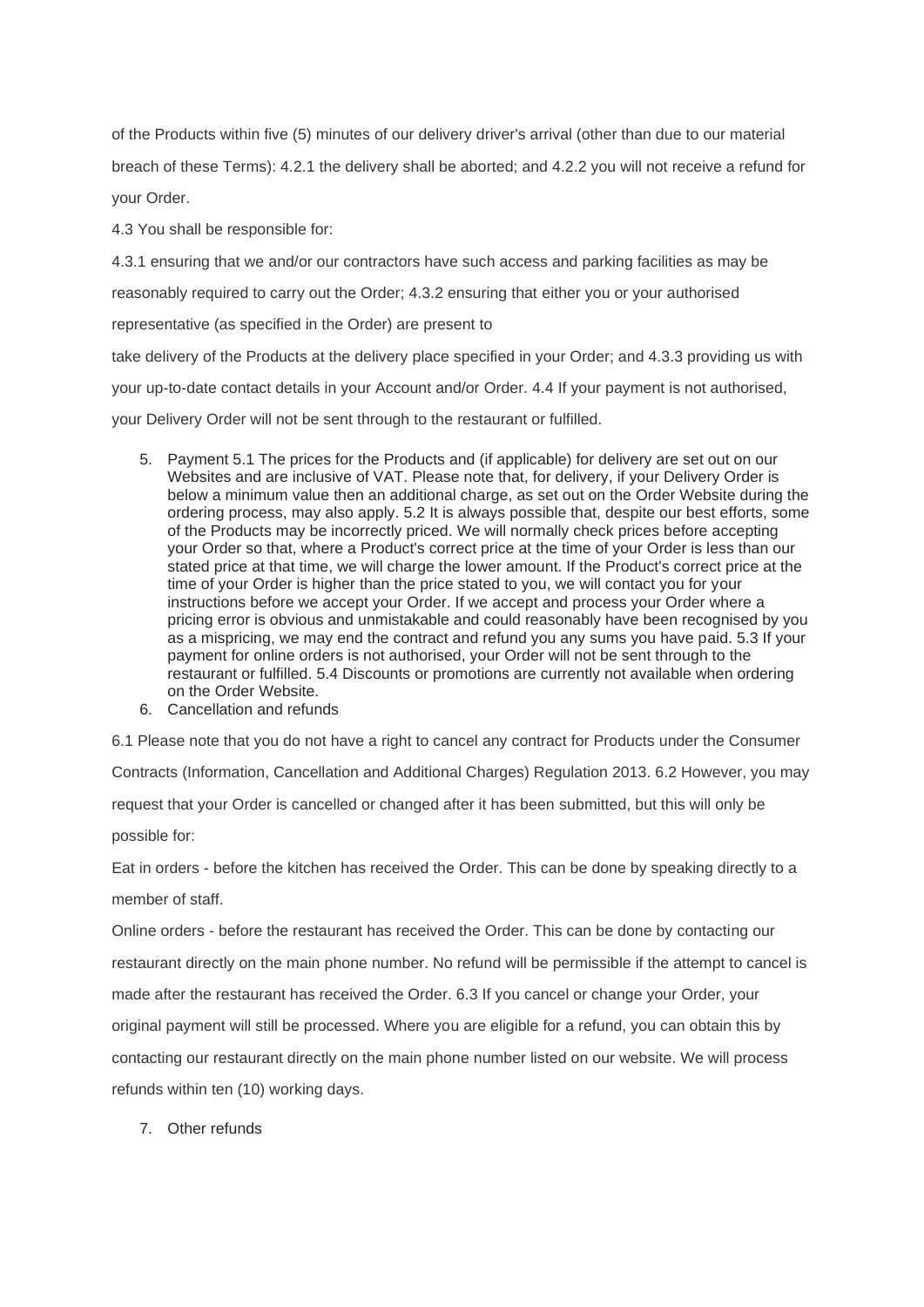7.1 You have legal rights in relation to Products that are not as described, faulty or otherwise not fit for purpose. If you believe that any Products that you have ordered do not conform with these Terms, please contact our restaurant directly to discuss a replacement or refund. 7.2 If, due to unforeseen circumstances, we are unable to fulfil your Order or any of the Products in a particular Order, we will refund the value of the Product(s) that we were unable to fulfil and, if the full Order is cancelled, any delivery charges. You may obtain a refund by contacting us directly.

8. Products 8.1 We endeavour to provide information on any allergens that the Products may contain on the our Website, but please note that: 8.1.1 because all Products are cooked to order in the same kitchen we cannot guarantee and make no

warranty that the Products will not contain any allergens; 8.1.2 the kitchen is a busy working environment and there is a risk of cross-contact between ingredients; 8.1.3 for all Orders, customers with special dietary requirements should contact the relevant restaurant before they place their order to allow staff to take all reasonable precautions to avoid cross contact; and 8.2 Our Products are freshly prepared and although we try our best to be consistent at times the size of the portions can vary.

- 9. Our liability 9.1 Nothing in these Terms excludes or limits our liability for: 9.1.1 death or personal injury caused by our negligence; 9.1.2 fraud or fraudulent misrepresentation; and 9.1.3 any matter in respect of which it would be unlawful for us to exclude or restrict our liability. 9.2 Subject to clauses 9.1 and 9.3 our maximum liability to you, in respect of any particular Order, will be limited to the value of that Order (which includes any delivery charges) as set out in the relevant Confirmation Email. 9.3 We are not responsible for any loss or damage that is not foreseeable. Loss or damage is foreseeable if it was an obvious consequence of our breach or if it was contemplated by you and us at the time of the conclusion of the contract for Products. 9.4 We only supply the Products for domestic and private use. You agree not to use the Products for any commercial or business purposes and we have no liability to you for any loss of profit, loss of business, business interruption, or loss of business opportunity. 9.5 Nothing in these Terms affects your statutory rights. Advice about your statutory rights is available from your local Citizens' Advice Bureau or Trading Standards Office.
- 10. Suspension and termination 10.1 If you breach any of these Terms, we may immediately do any or all of the following (without limitation): 10.1.1 issue a warning to you; 10.1.2 temporarily or permanently withdraw your right to use the Websites; 10.1.3 suspend or terminate your Account; 10.1.4 issue legal proceedings against you for reimbursement of all costs resulting from the breach

(including, but not limited to, reasonable administrative and legal costs); 10.1.5 take further legal

action against you; and/or

10.1.6 disclose such information to law enforcement authorities as we reasonably feel is necessary to do so.

11. Changes to these Terms

11.1 We may make changes to these Terms from time to time (if, for example, there is a change in

the law that means we need to change these Terms) but the Terms applicable at the time of your